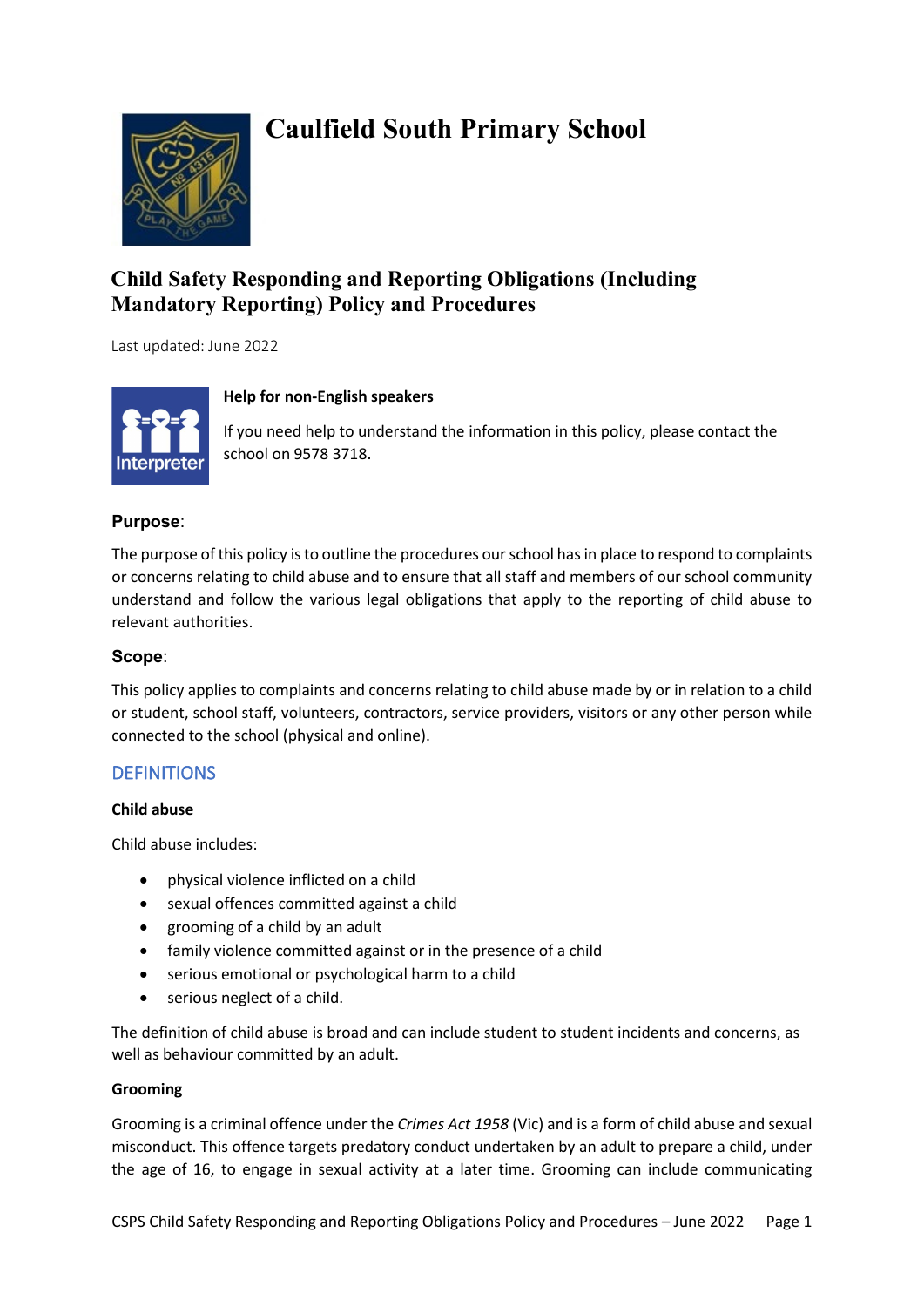(including electronic communications) and/or attempting to befriend or establish a relationship or other emotional connection with the child or their parent or carer.

#### **School staff member**

For the purpose of this policy a school staff member includes a contractor engaged by the school or school council to perform child-related work.

### **POLICY**

Caulfield South PS understands the important role our school plays in protecting children from abuse. We have a range of policies and measures in place to prevent child abuse from occurring at our school or during school activities.

## **Information for students**

- All students should feel safe to speak to any staff member to raise any concerns about their safety or any other concerns that they have.
- If a student does not know who to approach at Caulfield South PS they should start with their classroom teacher

## **Identifying child abuse**

To ensure we can respond in the best interests of students and children when complaints or concerns relating to child abuse are raised, all staff and relevant volunteers must:

- understand how to identify signs of child abuse and behavioural indicators of perpetrators for detailed information on identifying child abuse and behavioural indicators of perpetrators refer t[o Identify child abuse.](https://www.education.vic.gov.au/school/teachers/health/childprotection/Pages/identify.aspx)
- understand their various legal obligations in relation to reporting child abuse to relevant authorities - for detailed information on the various legal obligations refer to Appendix A
- follow the below procedures for responding to complaints or concerns relating to child abuse, which ensure our school acts in the best interests of students and children and complies with both our legal and Department policy obligations.

At Caulfield South PS we recognise the diversity of the children, young people, and families at our school and take account of their individual needs and backgrounds when considering and responding to child safety incidents or concerns.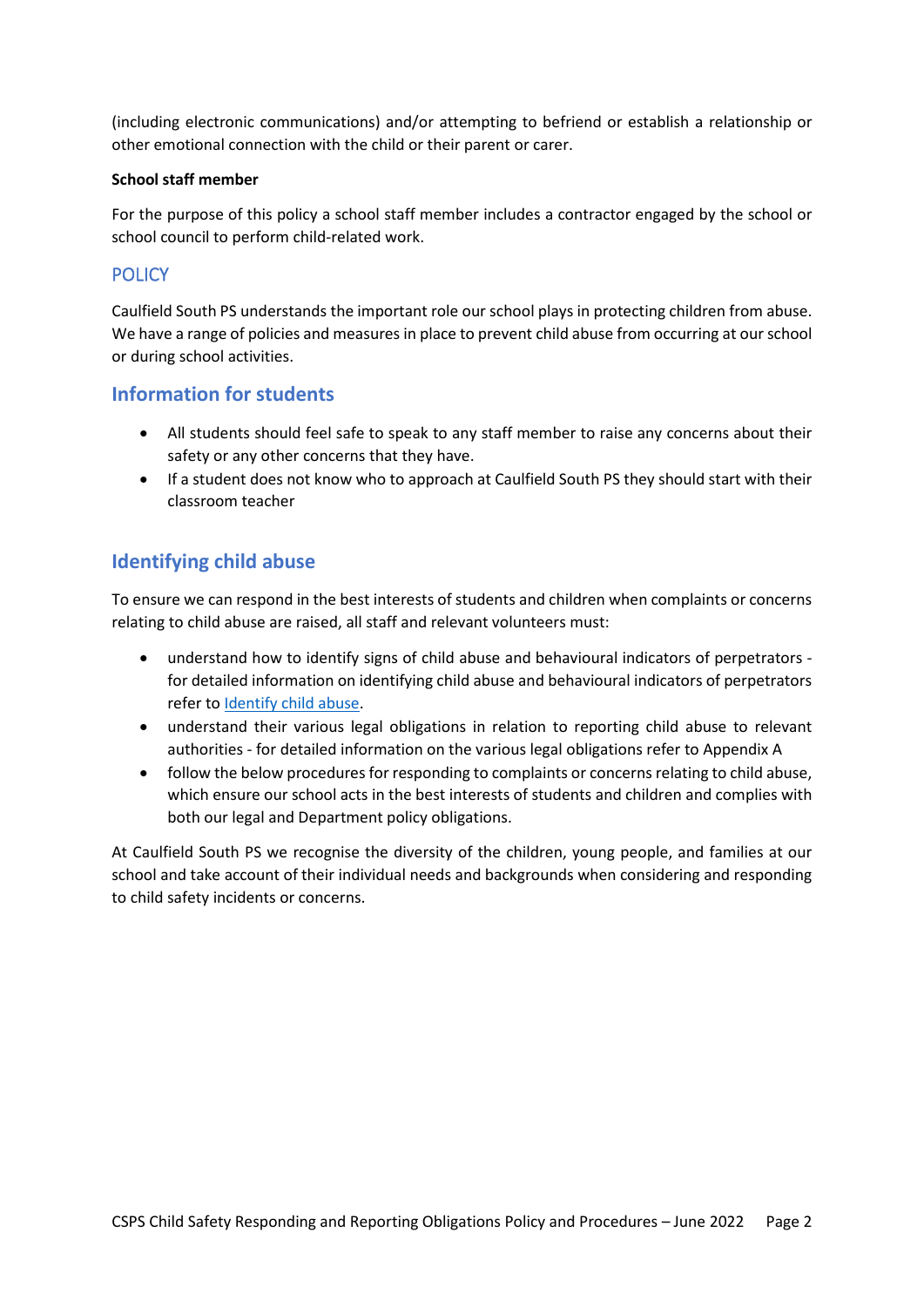# **Procedures for responding to an incident, disclosure, allegation or suspicion of child abuse**

In responding to a child safety incident, disclosure, allegation or suspicion, Caulfield South PS will follow:

- the [Four Critical Actions for Schools](https://www.education.vic.gov.au/Documents/about/programs/health/protect/FourCriticalActions_ChildAbuse.pdf) for complaints and concerns relating to all forms of child abuse
- the [Four Critical Actions: Student Sexual Offending](https://www.education.vic.gov.au/school/teachers/health/childprotection/Pages/stusexual.aspx) for complaints and concerns relating to student sexual offending
- our Student Wellbeing and Engagement Policy and Bullying Prevention Policy for complaints and concerns relating to student physical violence or other harmful student behaviours.

#### **School staff and volunteer responsibilities**

#### **1. Immediate action**

If a school staff member or volunteer witnesses an incident of child abuse, or reasonably believes, suspects or receives a disclosure or allegation that a child has been, or is at risk of being abused, they must:

- If a child is at immediate risk of harm, separate alleged victims and others involved, administer first aid (appropriate to their level of training) and call 000 for urgent medical or police assistance where required to respond to immediate health or safety concerns.
- Notify the principal and/or assistant principal as soon as possible, who will ensure our school follows the steps in these procedures.

NOTE for staff and volunteers:

- if you are uncertain if an incident, disclosure, allegation or suspicion gives rise to a concern about child abuse you must always err on the side of caution and report the concern to the principal and/or assistant principal.
- If the principal is unavailable, the assistant principal will take on this role.
- If the concerns relates to the conduct of the principal and/or assistant principal notify the [sevr@education.vic.gov.au](mailto:sevr@education.vic.gov.au) or [1300 338 738](tel:1300338738) who must then take on responsibility for ensuring our school follows these procedures.

Refer to Appendix B for guidance on how to respond to a disclosure of child abuse.

### **2. Reporting to authorities and referring to services**

As soon as immediate health and safety concerns are addressed, and relevant school staff have been informed, the principal and/or assistant principal **must** report all incidents, suspicions and disclosures of child abuse as soon as possible.

The following steps will ensure our school complies with the four critical actions as well as additional actions required under the Child Safe Standards.

The principal and/or assistant principal must ensure:

• all relevant information is reported to the Department of Families, Fairness and Housing (DFFH) Child Protection, Victoria Police or relevant services where required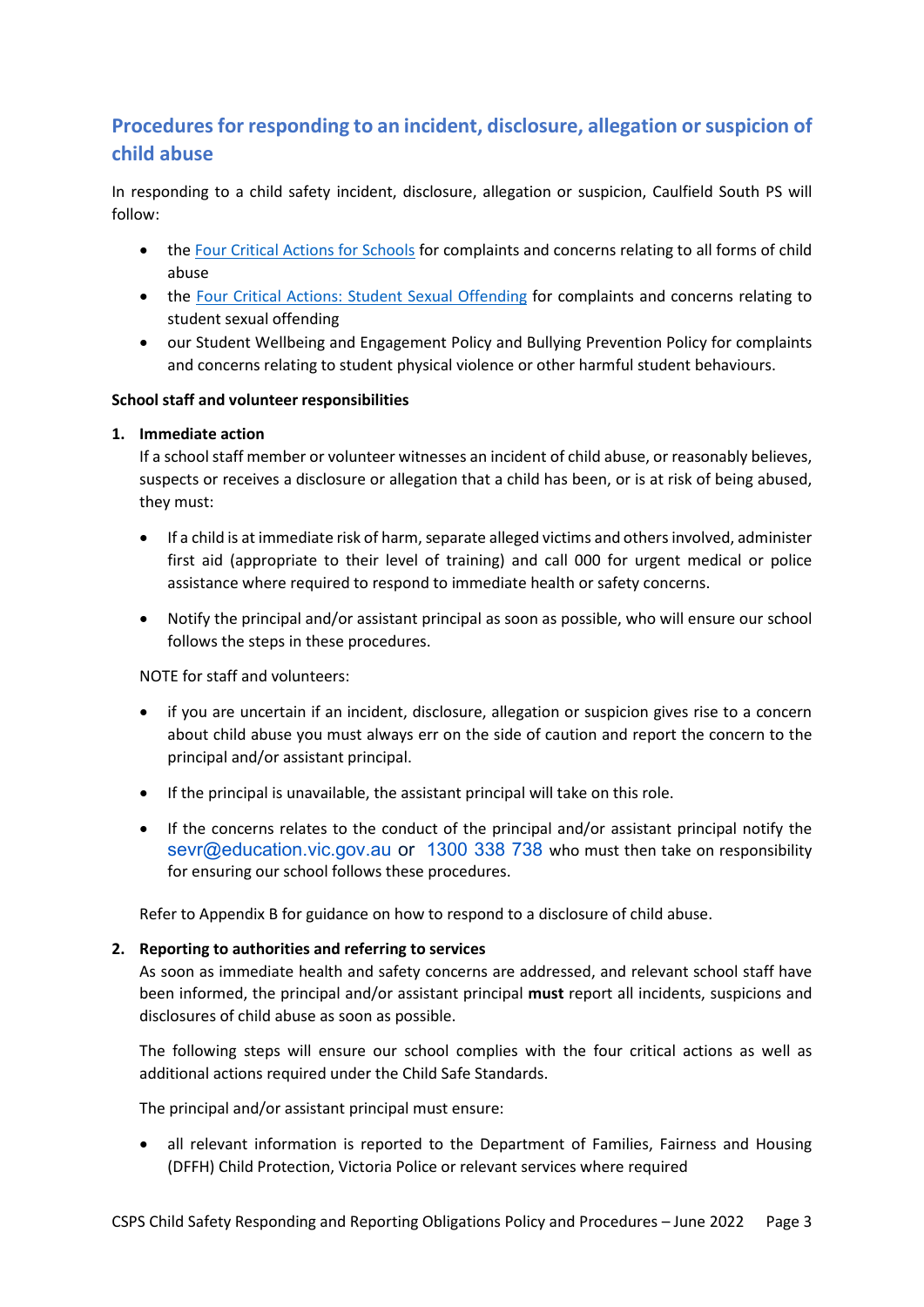- the incident is reported to the Department's [eduSafe Plus portal](https://services.educationapps.vic.gov.au/edusafeplus) or the Incident Support and Operations Centre (1800 126 126) in accordance with the severity rating outlined in the [Managing and Reporting School Incidents Policy](https://www2.education.vic.gov.au/pal/reporting-and-managing-school-incidents-including-emergencies/policy)
- all [reportable conduct](https://www2.education.vic.gov.au/pal/reportable-conduct-scheme/policy) allegations or incidents are reported by the Principal to the Department's Employee Conduct Branch (03 7022 0005) – where a reportable conduct allegation is made against the Principal, the Regional Director must be informed who will then make a report to Employee Conduct Branch

NOTE: In circumstances where staff members are legally required to report child abuse to DFFH Child Protection or Victoria Police and they are unable to confirm that the information has been reported by another person at the school or the designated member of school staff does not agree that a report needs to be made, the staff member who has formed the reasonable belief must still contact DFFH Child Protection and Victoria Police to make the report.

If you believe that a child is not subject to abuse, but you still hold significant concerns for their wellbeing you must still act. This may include making a referral or seeking advice from Child FIRST or The Orange Door (in circumstances where the family are open to receiving support) DFFH Child Protection or Victoria Police.

### **3. Contacting parents or carers**

The principal and/or assistant principal must ensure parents and carers are notified unless advised otherwise by DFFH Child Protection or Victoria Police, or there are other safety and wellbeing concerns in relation to informing parents/carers.

Principals may contact the Department of Education and Training Legal Division for advice on notifying parents and carers, and where relevant, the wider school community.

For further guidance, refer to [PROTECT Contacting parents and carers](https://www.education.vic.gov.au/school/teachers/health/childprotection/Pages/actionthree.aspx)

### **4. Ongoing protection and support**

The principal and/or assistant principal must ensure appropriate steps are taken by the school to protect the child and other children from any continued risk of abuse. These steps must be taken in consultation with any relevant external agency or Department staff such as DFFH Child Protection, Victoria Police, Legal Division or Employee Conduct Branch. Ongoing protection will also include further reports to authorities if new information comes to light or further incidents occur.

Appropriate, culturally sensitive and ongoing support must be offered and provided to all affected students. Ongoing support will be based on any available advice from the Department, parents and carers, health practitioners, and other authorities (such as DFFH or Victoria Police) and may include referral to wellbeing professionals, development of a safety plan, student support group meetings, and, for student to student incidents, behaviour management and support measures.

### **5. Recordkeeping**

The principal and/or assistant principal will ensure that:

- detailed notes of the incident, disclosure, allegation or suspicion are taken including, where possible, by the staff member or volunteer who reported the incident, disclosure, or suspicion to them
- detailed notes are taken of any immediate or ongoing action taken by the school to respond to the incident, disclosure, allegation or suspicion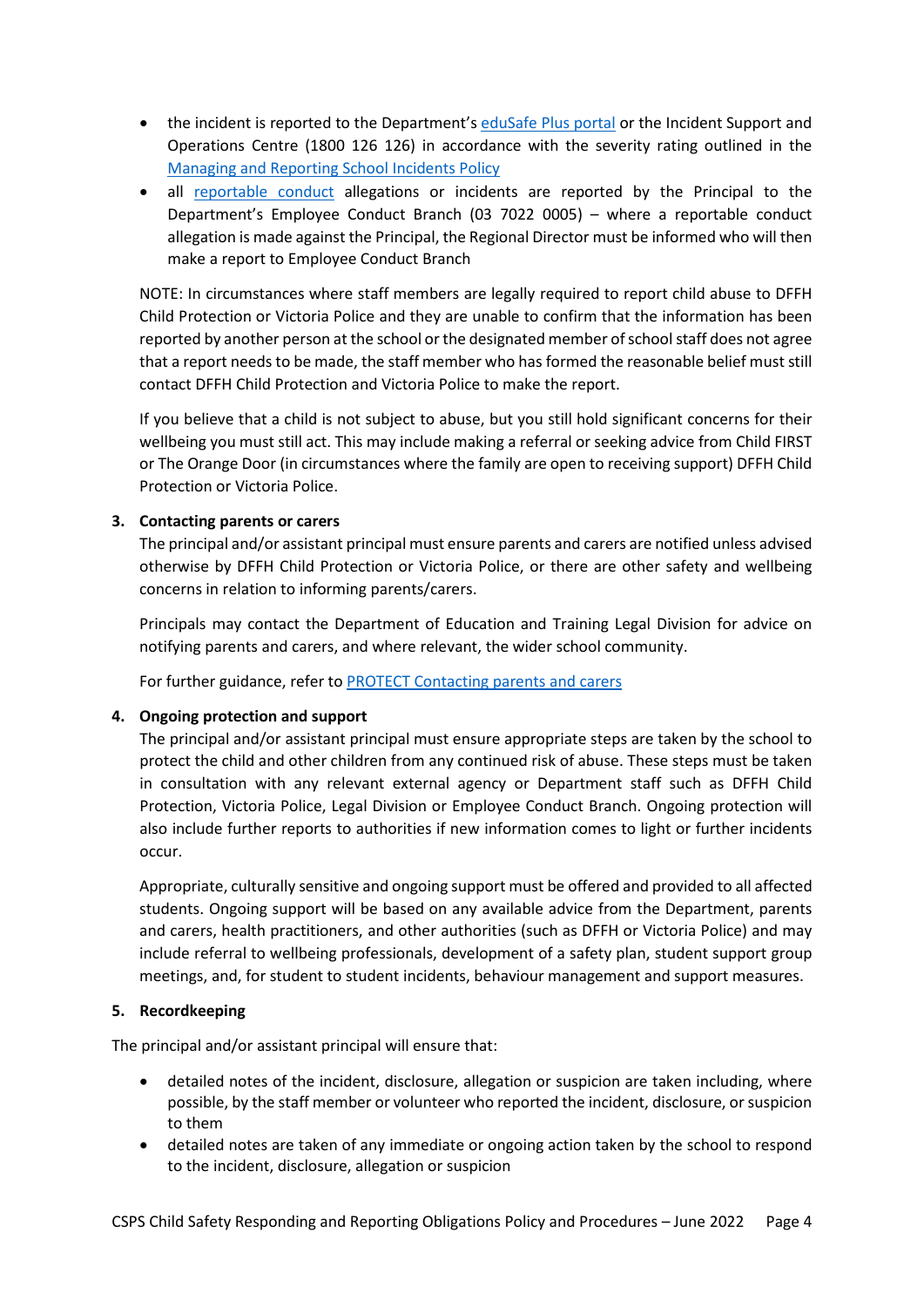• all notes and other records relating to the incident, disclosure, allegation or suspicion, including the schools immediate and ongoing actions, are stored securely in locked office filing cabinet

## **For school visitors and school community members**

All community members aged 18 years or over have legal obligations relating to reporting child abuse – refer to Appendix A for detailed information.

Any person can make a report to DFFH Child Protection or Victoria Police if they believe on reasonable grounds that a child is in need of protection. For contact details, refer to the [Four Critical Actions.](https://www.education.vic.gov.au/Documents/about/programs/health/protect/FourCriticalActions_ChildAbuse.pdf)

Members of the community do not have to inform the school if they are making a disclosure to DFFH Child Protection or the Victoria Police. However, where a community member is concerned about the safety of a child or children at the school, the community member should report this concern to the principal so that appropriate steps to support the student can be taken

# **Additional requirements for all staff**

All staff play an important role in supporting student safety and wellbeing and have a duty of care to take reasonable steps to prevent reasonably foreseeable harm to students.

Fulfilling the roles and responsibilities in the above procedure does not displace or discharge any other obligations that arise if a person reasonably believes that a child is at risk of child abuse. This means that if, after following the actions outlined in the procedure, a staff member reasonably believes that a child remains at risk of abuse, they must take the following steps:

- if they are concerned that the school has not taken reasonable steps to prevent or reduce the risk, raise these concerns with the principal in the first instance, and escalate to the regional office if they remain unsatisfied.
- report the matter to the relevant authorities where they are unable to confirm that the information has been reported by another staff member

Staff must refer to Appendix A for further information on their obligations relating to reporting to authorities.

### **COMMUNICATION**

This policy will be communicated to our school community in the following ways:

- Available publicly on our school's website (or insert other online parent, carer, student communication method)
- Included in staff induction processes and annual staff training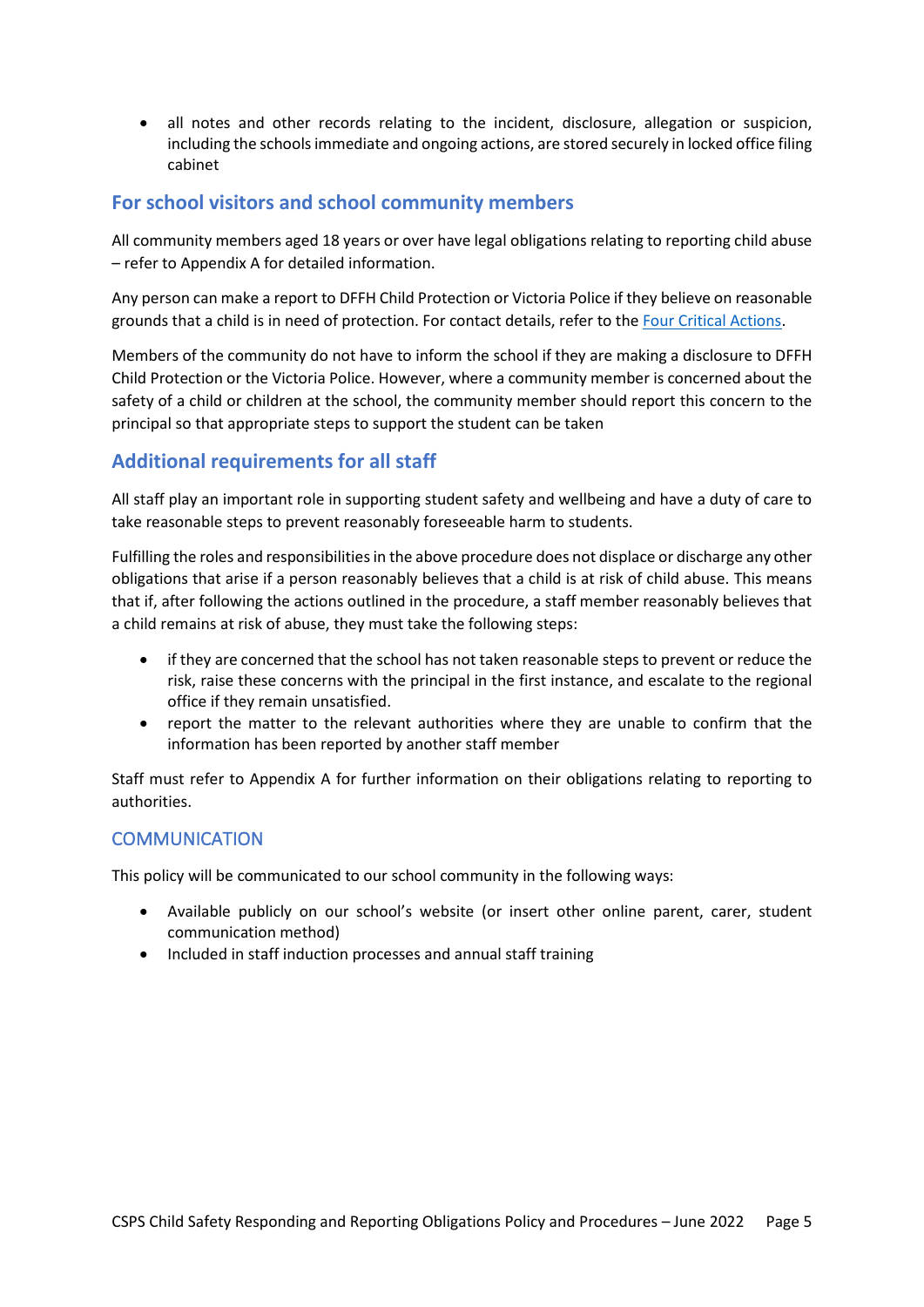### FURTHER INFORMATION AND RESOURCES

The following Department of Education and Training policies and guidance are relevant to this policy:

- [Child Safe Standards](https://www2.education.vic.gov.au/pal/child-safe-standards/policy)
- Protecting Children Reporting and Other Legal Obligations
- [Managing and Reporting School Incidents](https://www2.education.vic.gov.au/pal/reporting-and-managing-school-incidents-including-emergencies/policy)
- [Reportable Conduct](https://www2.education.vic.gov.au/pal/reportable-conduct-scheme/policy)
- [Restraint and Seclusion](https://www2.education.vic.gov.au/pal/restraint-seclusion/policy)
- [Identify child abuse](https://www.education.vic.gov.au/school/teachers/health/childprotection/Pages/identify.aspx)
- Report child abuse [in schools \(including four critical actions\)](https://www.education.vic.gov.au/school/teachers/health/childprotection/Pages/report.aspx)
- [Identify and respond to student sexual offending](https://www.education.vic.gov.au/school/teachers/health/childprotection/Pages/stusexual.aspx)

The following school policies are also relevant to this policy:

- Child Safety Policy
- Child Safety Code of Conduct
- Student Wellbeing and Engagement Policy
- Volunteer Policy
- Duty of Care Policy
- Inclusion and Diversity Policy

### POLICY REVIEW AND APPROVAL

| Policy last reviewed       | June 2022                       |
|----------------------------|---------------------------------|
| Consultation               | CSPS School Council - June 2022 |
| Approved by                | Gayle Yardley, Principal        |
| Next scheduled review date | July 2024 or as DET determines  |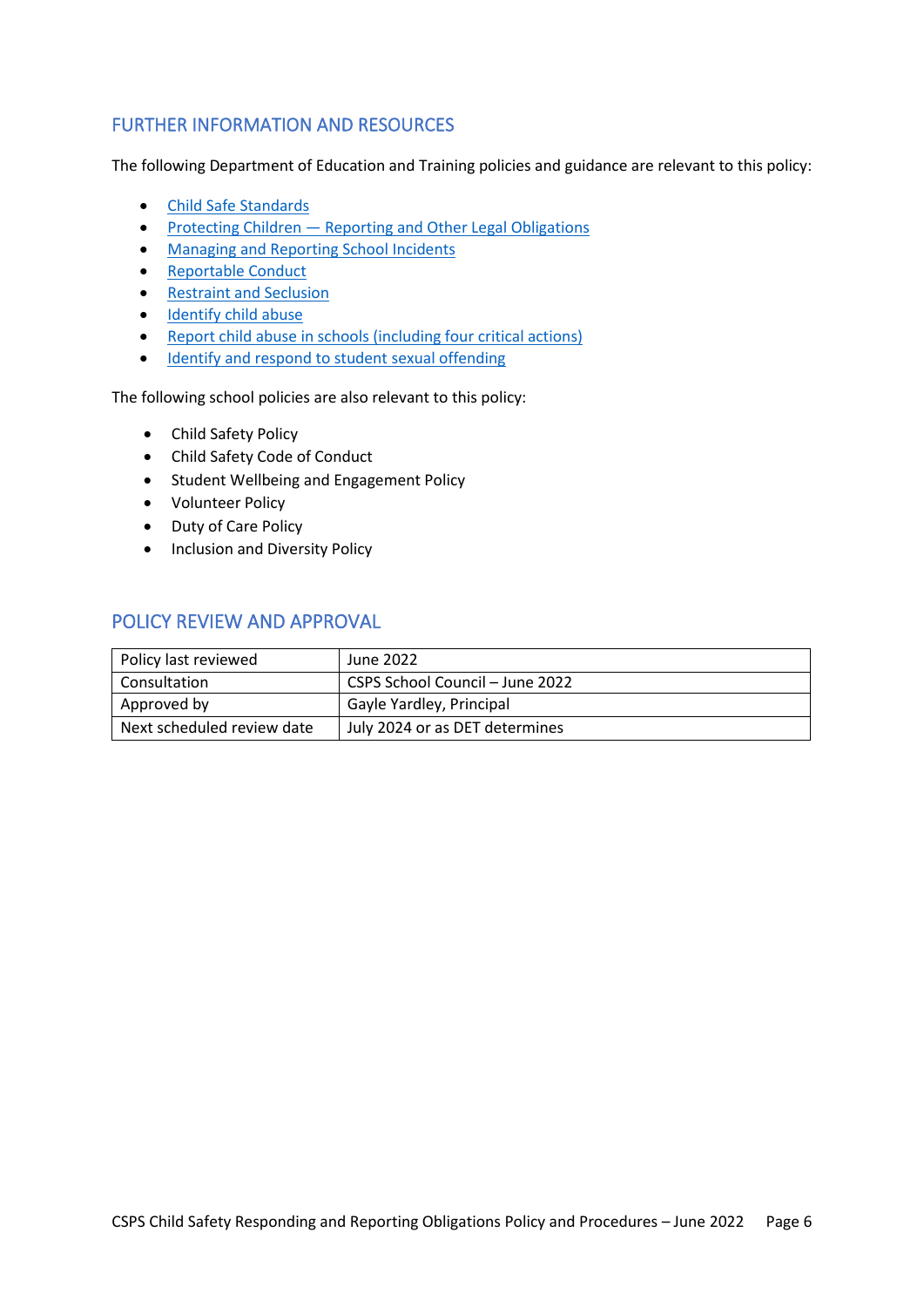# APPENDIX A

# LEGAL OBLIGATONS RELATING TO REPORTING CHILD ABUSE

The following information outlines the various legal obligations relating to the reporting of child abuse to relevant authorities.

It is important to note that the procedures outlined in the above policy ensure compliance with the below reporting obligations, and also include additional steps to ensure compliance with Department policy and our school's duty of care obligations.

### **Mandatory reporting to Department of Families, Fairness and Housing (DFFH) Child Protection**

The following individuals are mandatory reporters under the *Children, Youth and Families Act 2005* (Vic):

- registered teachers and early childhood teachers (including principals and school staff who have been granted permission to teach by the VIT)
- school counsellors including staff who provide direct support to students for mental, emotional or psychological wellbeing, including (but not limited to) school health and wellbeing staff, primary welfare coordinators, student wellbeing coordinators, mental health practitioners, chaplains, and Student Support Services staff
- nurses
- registered psychologists
- police officers
- registered medical practitioners
- out of home care workers (excluding voluntary foster and kinship carers)
- early childhood workers
- youth justice workers
- people in religious ministry
- midwives

All mandatory reporters must make a report to the Department of Families, Fairness and Housing (DFFH) Child Protection as soon as practicable if, during the course of carrying out their professional roles and responsibilities, they form a belief on reasonable grounds that:

- a child has suffered, or is likely to suffer, significant harm as a result of physical abuse and/ or sexual abuse; and
- the child's parents or carers have not protected, or are unlikely to protect, the child from harm of that type.

A mandatory reporter who fails to comply with this legal obligation may be committing a criminal offence. It is important for all staff at Caulfield South PS to be aware that they are legally obliged to make a mandatory report on each occasion that they form a reasonable belief that a child is in need of protection and they must make a mandatory report even if the principal or any other mandatory reporter does not share their belief that a report is necessary.

If charged with not making a mandatory report, it may be a defence for the person charged to prove that they honestly and reasonably believed that all of the reasonable grounds for their belief had been the subject of a report to child protection made by another person.

The identity of a person who reports any protective concerns to DFFH Child Protection is protected by law. It is an offence for a person, other than the person who made the report, to disclose the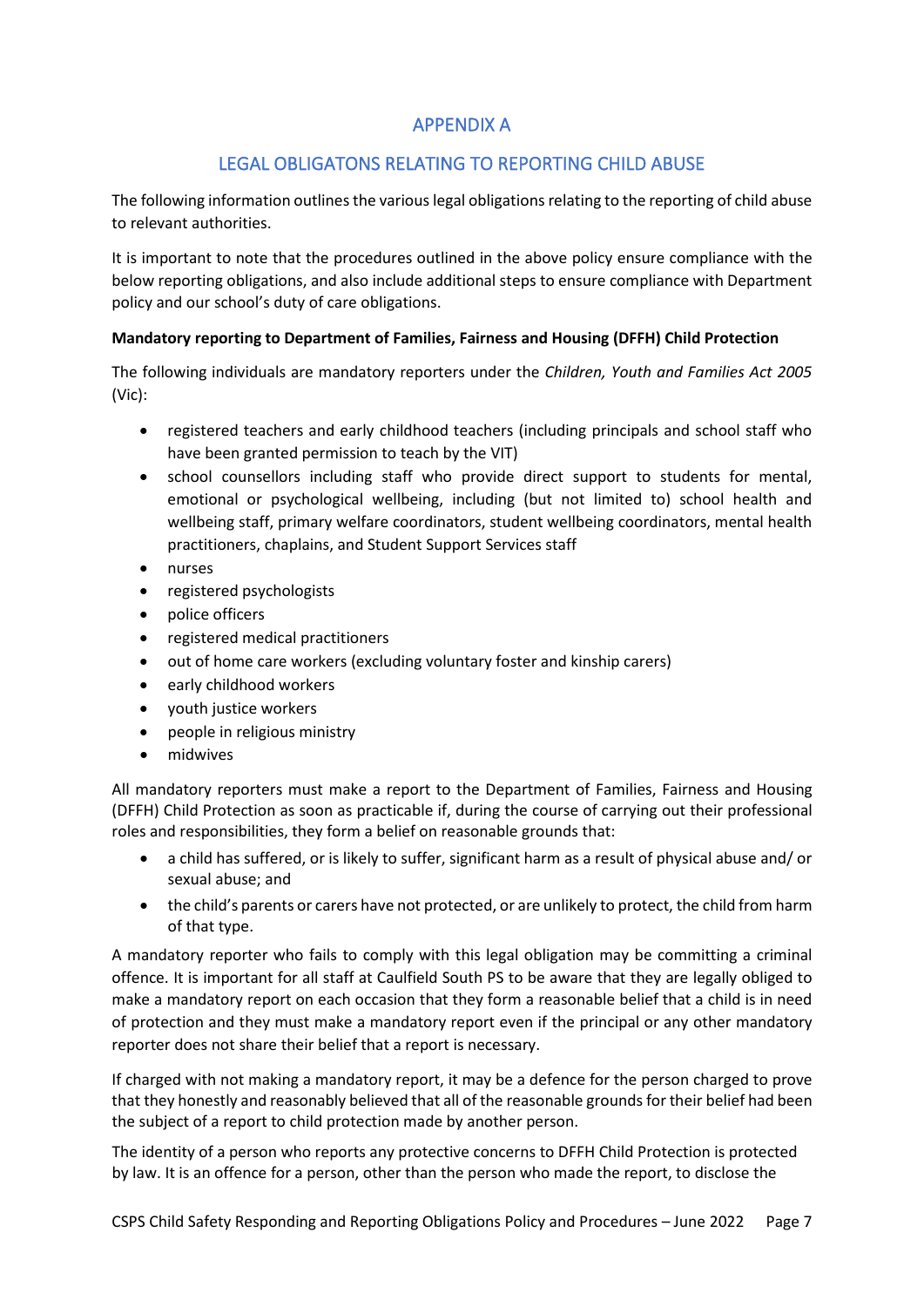name of the person who made a report or any information that is likely to lead to their identification.

- At our school, all mandated school staff must undertake the *Mandatory Reporting and Other Obligations eLearning Module* annually. We also require all other staff to undertake this module, even where they are not mandatory reporters.
- The policy of the Department of Education and Training (DET) requires **all staff** who form a reasonable belief that a child is in need of protection to discuss their concerns with the school leadership team and to report their concerns to DFFH and in some circumstances to Victoria Police, or to ensure that all the information relevant to the report has been made by another school staff member.
- Any person can make a report to DFFH Child Protection (131 278 24 hour service) if they believe on reasonable grounds that a child is in need of protection even if they are not a mandatory reporter listed above.

### • Reporting student wellbeing concerns to The Orange Door

At Caulfield South PS we also encourage staff to make a referral to The Orange Door when they have significant concern for a child's wellbeing. For more information about making a referral to Child FIRST/Child FIRST see the Policy and Advisory Library: [Protecting Children – Reporting and Other Legal](https://www2.education.vic.gov.au/pal/protecting-children/policy)  [Obligations](https://www2.education.vic.gov.au/pal/protecting-children/policy).

### Reportable Conduct

The Reportable Conduct Scheme is focussed on worker and volunteer conduct and how organisations investigate and respond to suspected child abuse. The scheme aims to improve organisational responses to suspected child abuse and to facilitate the identification of individuals who pose a risk of harm to children.

There are five types of 'reportable conduct' listed in the *Child Wellbeing and Safety Act 2005:*

- sexual offences against, with or in the presence of, a child
- sexual misconduct (which includes grooming) against, with or in the presence of, a child
- physical violence against, with or in the presence of, a child
- behaviour that causes significant emotional or psychological harm to a child
- significant neglect of a child.

A reportable conduct allegation is made where a person makes an allegation, based on a reasonable belief, that a worker or volunteer has committed reportable conduct or misconduct that *may* involve reportable conduct.

If school staff or volunteers become aware of reportable conduct by any current or former employee, contractor or volunteer, they must notify the school principal immediately. If the allegation relates to the principal, they must notify the Regional Director.

The principal or regional director must notify the Department's Employee Conduct Branch of any reportable conduct allegations involving current or former employees of the school (including Department, allied health, casual and school council employees), contractors and volunteers (including parent volunteers).

• Employee Conduct Branch: 03 7022 0005 o[r employee.conduct@education.vic.gov.au](mailto:employee.conduct@education.vic.gov.au) 

The Department's Secretary, through the Manager, Employee Conduct Branch, has a legal obligation to inform the Commission for Children and Young People when an allegation of reportable conduct is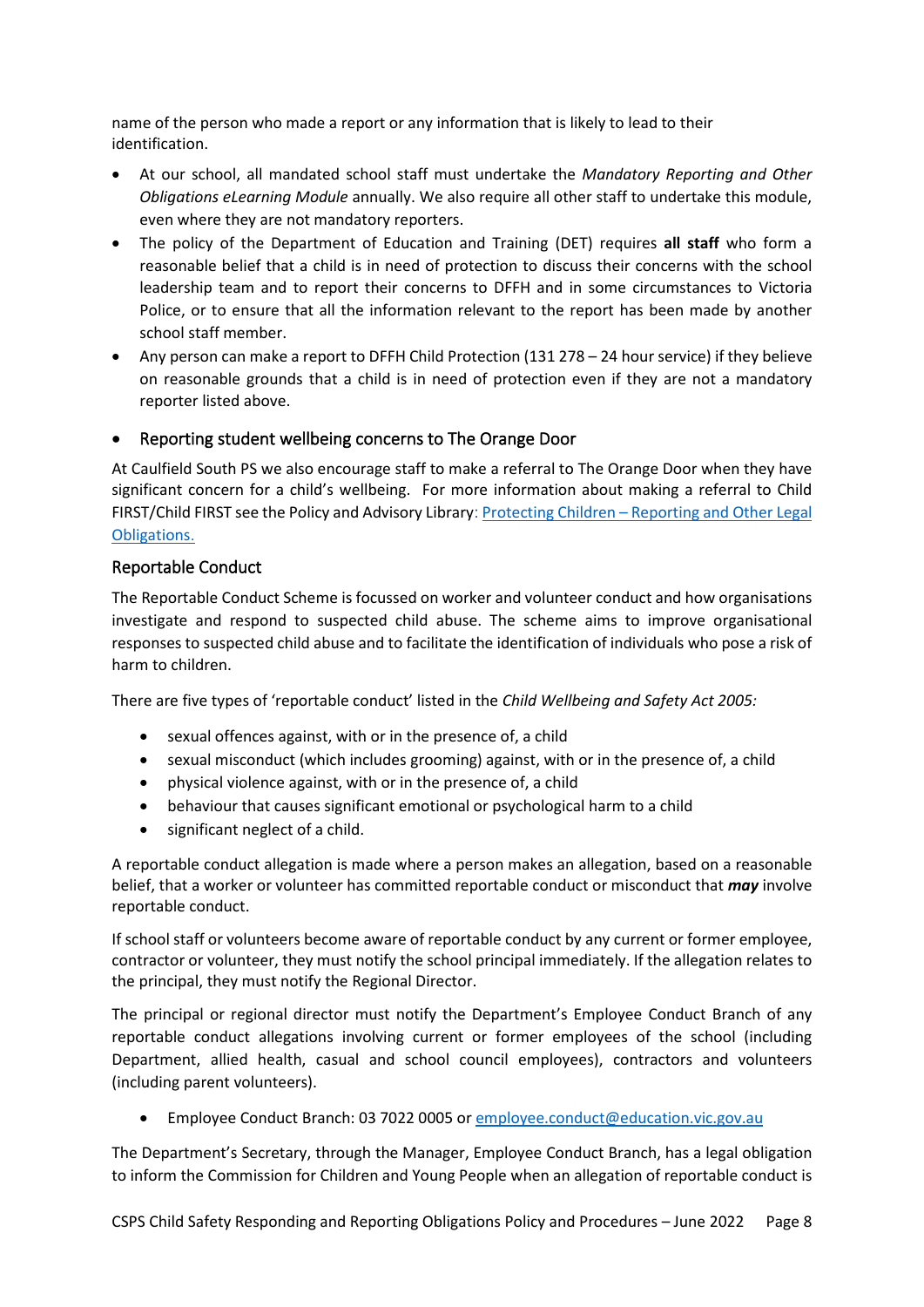made. For more information about reportable conduct see the Department's *Policy and Advisory Library*: [Reportable Conduct](https://www2.education.vic.gov.au/pal/reportable-conduct-scheme/policy) and the Commission for Children and Young People'[s website.](https://ccyp.vic.gov.au/reportable-conduct-scheme/)

### Failure to disclose offence

Reporting child sexual abuse is a community-wide responsibility. All adults (ie persons aged 18 years and over), not just professionals who work with children, have a legal obligation to report to Victoria Police, as soon as practicable, where they form a 'reasonable belief' that a sexual offence has been committed by an adult against a child under the age of 16 in Victoria.

Failure to disclose information to Victoria Police (by calling 000, local police station or the Police Assistance Line 131 444) as soon as practicable may amount to a criminal offence unless a person has a 'reasonable excuse' or exemption from doing so.

"Reasonable belief" is not the same as having proof. A 'reasonable belief' is formed if a reasonable person in the same position would have formed the belief on the same grounds.

For example, a 'reasonable belief' might be formed when:

- a child states that they have been sexually abused
- a child states that they know someone who has been sexually abused (sometimes the child may be talking about themselves)
- someone who knows a child states that the child has been sexually abused
- professional observations of the child's behaviour or development leads a mandated professional to form a belief that the child has been sexually abused
- signs of sexual abuse leads to a belief that the child has been sexually abused.

"Reasonable excuse" is defined by law and includes:

- fear for the safety of any person including yourself or the potential victim (but not including the alleged perpetrator or an organisation)
- where the information has already been disclosed to Victoria Police and you have no further information to add (for example, through a mandatory report to DFFH Child Protection or a report to Victoria Police from another member of school staff).

### Failure to protect offence

This reporting obligation applies to school staff in a position of authority. This can include principals, assistant principals and campus principals. Any staff member in a position of authority who becomes aware that an adult associated with their school (such as an employee, contractor, volunteer or visitor) poses a risk of sexual abuse to a child under the age of 16 under their care, authority or supervision, must take all reasonable steps to remove or reduce that risk.

This may include removing the adult (ie persons aged 18 years and over) from working with children pending an investigation and reporting your concerns to Victoria Police.

If a school staff member in a position of authority fails to take reasonable steps in these circumstances, this may amount to a criminal offence.

#### **Further information**

For more information about the offences and reporting obligations outlined in this fact sheet refer to: [Protecting Children — Reporting and Other Legal Obligations.](https://www2.education.vic.gov.au/pal/protecting-children/policy)